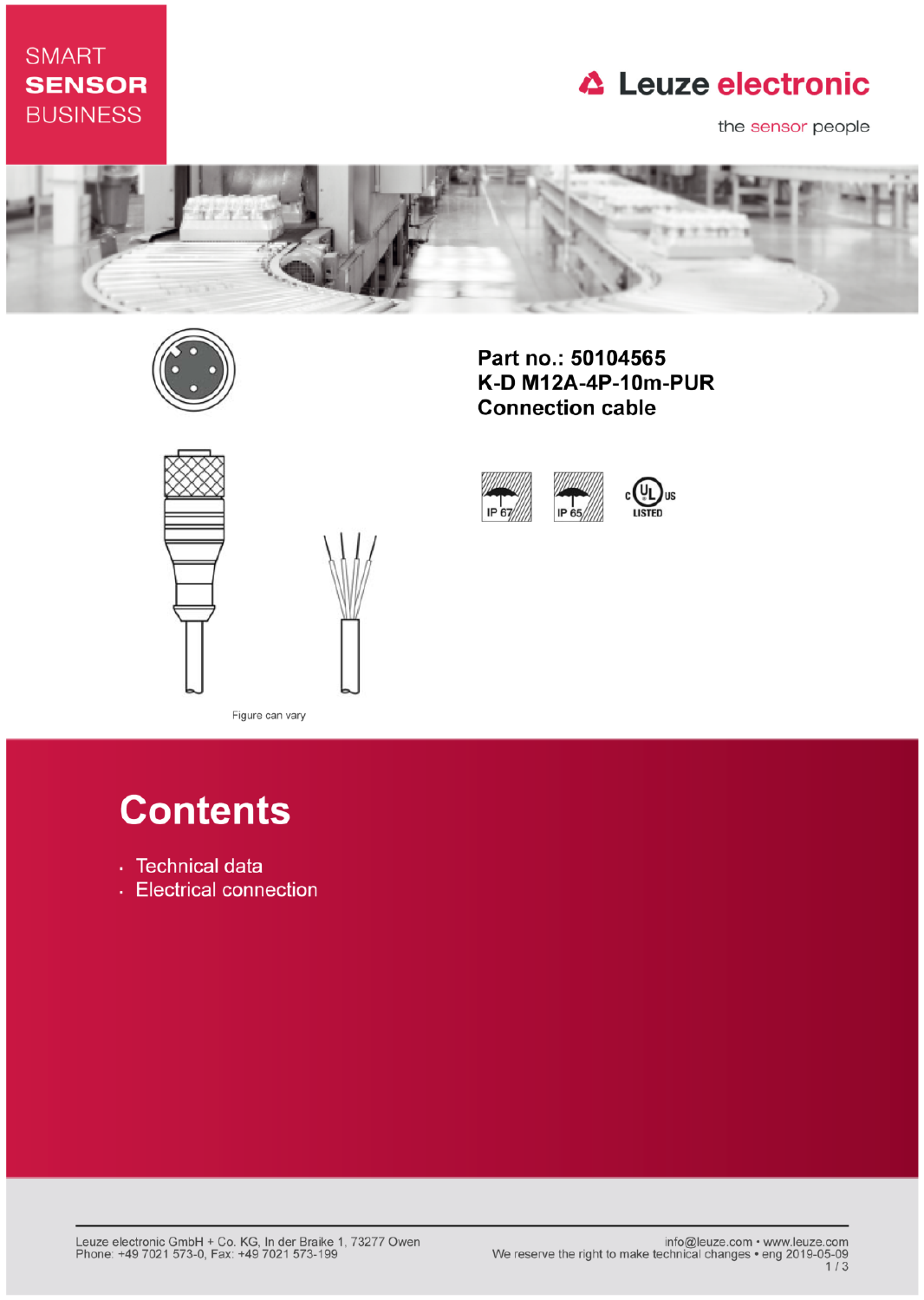#### Part no.: 50104565 – K-D M12A-4P-10m-PUR – Connection cable

#### **Technical data**

| <b>Electrical data</b>                         |                                                                                                                                                                                                                            |
|------------------------------------------------|----------------------------------------------------------------------------------------------------------------------------------------------------------------------------------------------------------------------------|
| <b>Performance data</b><br>Operating voltage   | Max. 250 V AC/DC                                                                                                                                                                                                           |
|                                                |                                                                                                                                                                                                                            |
|                                                |                                                                                                                                                                                                                            |
| <b>Connection</b>                              |                                                                                                                                                                                                                            |
| <b>Connection 1</b>                            |                                                                                                                                                                                                                            |
| Type of connection                             | Connector                                                                                                                                                                                                                  |
| Thread size                                    | M12                                                                                                                                                                                                                        |
| Type                                           | Female                                                                                                                                                                                                                     |
| Handle body material                           | <b>PUR</b>                                                                                                                                                                                                                 |
| No. of pins                                    | 4-pin                                                                                                                                                                                                                      |
| Encoding                                       | A-coded                                                                                                                                                                                                                    |
| Design                                         | Axial                                                                                                                                                                                                                      |
| Lock                                           | Screw fitting, nickel-plated diecast zinc, recommended torque 0.6<br>Nm, self-locking                                                                                                                                      |
| <b>Connection 2</b>                            |                                                                                                                                                                                                                            |
| Type of connection                             | Open end                                                                                                                                                                                                                   |
| <b>Cable properties</b>                        |                                                                                                                                                                                                                            |
| Number of conductors                           | 4 Piece(s)                                                                                                                                                                                                                 |
| Wire cross section                             | $0.34 \, \text{mm}^2$                                                                                                                                                                                                      |
| <b>AWG</b>                                     | 22                                                                                                                                                                                                                         |
| Sheathing color                                | <b>Black</b>                                                                                                                                                                                                               |
| Shielded                                       | No                                                                                                                                                                                                                         |
| Silicone-free                                  | Yes                                                                                                                                                                                                                        |
| Cable design                                   | Connection cable (open on one end)                                                                                                                                                                                         |
| Cable diameter (external)                      | 4.7 mm                                                                                                                                                                                                                     |
| Cable length                                   | 10,000 mm                                                                                                                                                                                                                  |
| Sheathing material                             | <b>PUR</b>                                                                                                                                                                                                                 |
| Wire insulation                                | PP                                                                                                                                                                                                                         |
| Traverse rate                                  | Max. 3.3 m/s with horiz. traverse path of 5m and and max. accelera-<br>tion of $5m/s^2$                                                                                                                                    |
| Suitability for drag chains                    | Yes                                                                                                                                                                                                                        |
| Properties of the outer sheathing              | Free of CFC, cadmium, silicone, halogen and lead, matt, low-<br>adhesion, abrasion-resistant, easily machine-processable                                                                                                   |
| Resistance of the outer sheathing              | Hydrolysis and microbe resistant, good oil, gasoline and chemical<br>resistance in accordance with VDE 0472 part 803 test B, flame re-<br>tardant in accordance with UL 1581 VW1 / CSA FT1 / IEC 60332-1,<br>IEC 60332-2-2 |
| Torsion suitability                            | ±180° / m (max. 2 mio. cycles with 35 cycles / min)                                                                                                                                                                        |
|                                                |                                                                                                                                                                                                                            |
| <b>Mechanical data</b>                         |                                                                                                                                                                                                                            |
| Bending cycles                                 | 5,000,000 Piece(s)                                                                                                                                                                                                         |
| Bending radius, flexible laying, min.          | Min. 10 x cable diameter                                                                                                                                                                                                   |
| Bending radius, stationary laying, min.        | Min. 5 x cable diameter                                                                                                                                                                                                    |
|                                                |                                                                                                                                                                                                                            |
| <b>Environmental data</b>                      |                                                                                                                                                                                                                            |
| Ambient temperature, operation, flexible use   | $-2580 °C$                                                                                                                                                                                                                 |
| Ambient temperature, operation, stationary use | -40  80 °C                                                                                                                                                                                                                 |
|                                                |                                                                                                                                                                                                                            |

*Certifications*